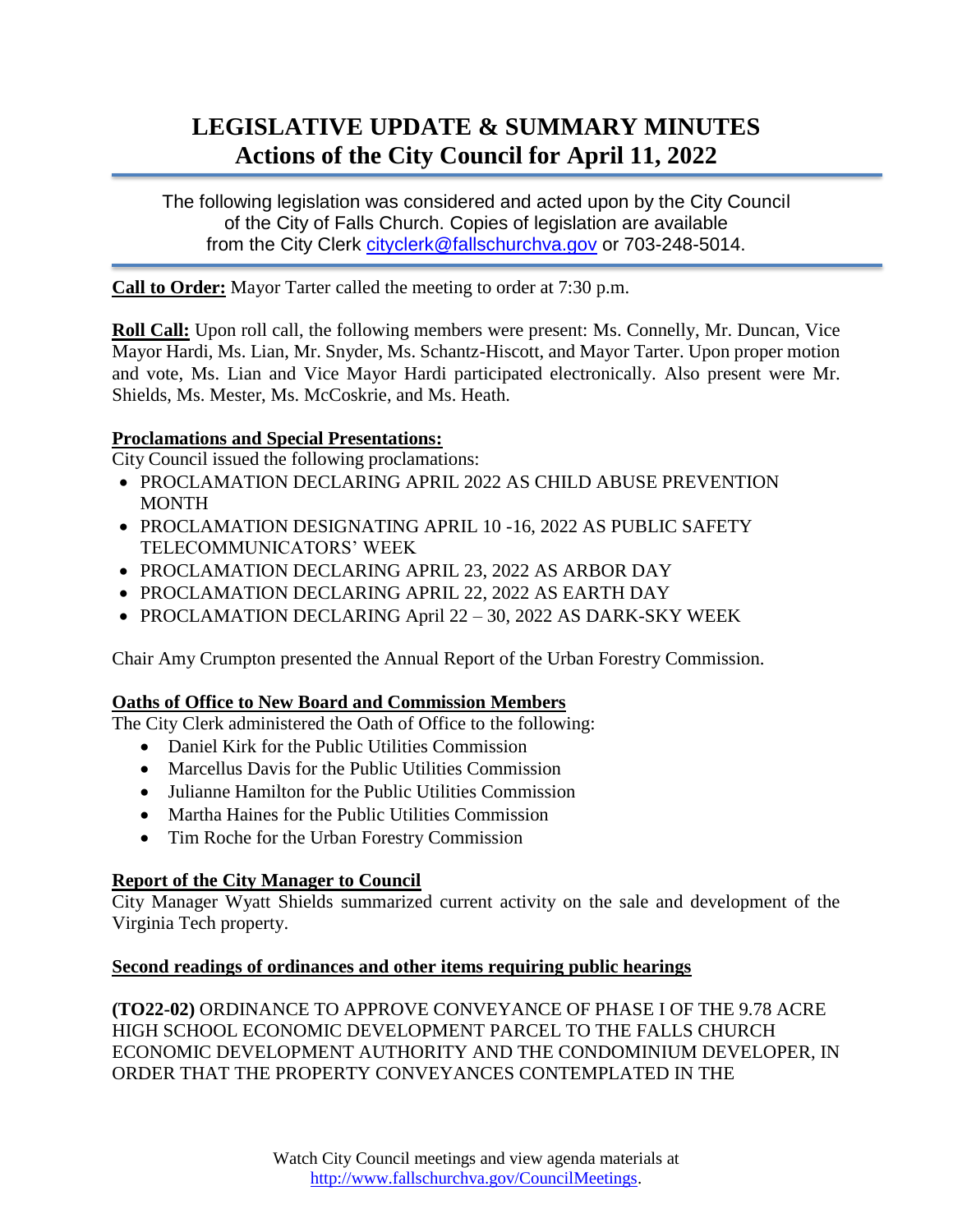COMPREHENSIVE AGREEMENT CAN BE IMPLEMENTED **MOTION by Ms. Schantz-Hiscott, seconded by Mr. Duncan to adopt (TO22-02) PASSED 7-0. (Ord. 2042)**

**(TR22-13)** RESOLUTION (1) TO APPROVE A MEMORANDUM OF AGREEMENT BETWEEN THE CITY AND THE EDA TO SET FORTH THE UNDERSTANDINGS FOR THE EDA OWNERSHIP OF THE WEST FALLS ECONOMIC DEVELOPMENT PARCEL AND (2) TO REQUEST THE EDA TO PROCEED WITH THE TRANSACTIONS CALLED FOR IN THE COMPREHENSIVE AGREEMENT **MOTION by Ms. Schantz-Hiscott, seconded by Ms. Hardi to adopt (TR22-13) PASSED 7-0. (Res. 2022-16)**

**(TR22-18)** RESOLUTION TO AUTHORIZE THE CITY MANAGER TO EXECUTE NECESSARY DOCUMENTS TO CARRY OUT THE TERMS OF THE COMPREHENSIVE AGREEMENT FOR THE OLD HIGH SCHOOL SITE AT 7124 LEESBURG PIKE AND AUTHORIZE THE MANAGER TO APPROVE A TRANSFER OF THE HOTEL CONDOMINIUM ON THE PROPERTY **MOTION by Ms. Schantz-Hiscott, seconded by Ms. Connelly to adopt (TR22-18) PASSED 7-0. (Res. 2022-17)**

**(TR22-19)** RESOLUTION APPROVING THE ISSUANCE BY THE WEST FALLS COMMUNITY DEVELOPMENT AUTHORITY OF ITS REVENUE BONDS SERIES 2022; APPROVING AND AUTHORIZING THE EXECUTION AND DELIVERY OF A MEMORANDUM OF UNDERSTANDING, AND ONE OR MORE SPECIAL ASSESSMENT AGREEMENTS; APPROVING THE FORM OF A TRUST INDENTURE, A PRELIMINARY LIMITED OFFERING MEMORANDUM, A CONTINUING DISCLOSURE AGREEMENT, AND A DEVELOPMENT AGREEMENT RELATING TO SUCH BONDS; AND GRANTING THE AUTHORITY TO EXECUTE AND DELIVER SUCH OTHER DOCUMENTS AND AGREEMENTS RELATING TO SUCH BONDS AS MAY BE NECESSARY OR APPROPRIATE **MOTION by Ms. Schantz-Hiscott, seconded by Ms. Connelly to adopt (TR22-19) PASSED 7-0. (Res. 2022-18)**

**(TO22-03)** ORDINANCE AUTHORIZING SPECIAL ASSESSMENTS AND SPECIAL TAXES ON PROPERTY WITHIN THE WEST FALLS DISTRICT **MOTION by Ms. Schantz-Hiscott, seconded by Mr. Duncan to adopt (TO22-03) PASSED 7-0. (Ord. 2043)**

#### **Resolutions and first readings of ordinances**

**(TO22-04)** ORDINANCE FIXING AND DETERMINING THE BUDGET OF EXPENDITURES AND REVENUES AND APPROPRIATING FUNDS FOR THE FISCAL YEAR 2023: GENERAL FUND; SCHOOL OPERATING FUND; SCHOOL COMMUNITY SERVICE FUND; SCHOOL FOOD SERVICE FUND; CABLE ACCESS FUND; SEWER FUND; AND STORMWATER FUND **MOTION by Mr. Snyder, seconded by Ms. Connelly to grant first reading to (TO22-04), schedule public hearings for April 25, 2022 and May 2, 2022, schedule second reading and final consideration for May 2, 2022, and advertise the same according to law PASSED 6-1. (NAY – Mr. Duncan)**

**(TO22-05)** ORDINANCE FIXING AND DETERMINING THE FY2023-FY2028 CAPITAL IMPROVEMENTS PROGRAM BUDGET AND APPROPRIATING EXPENDITURE AND